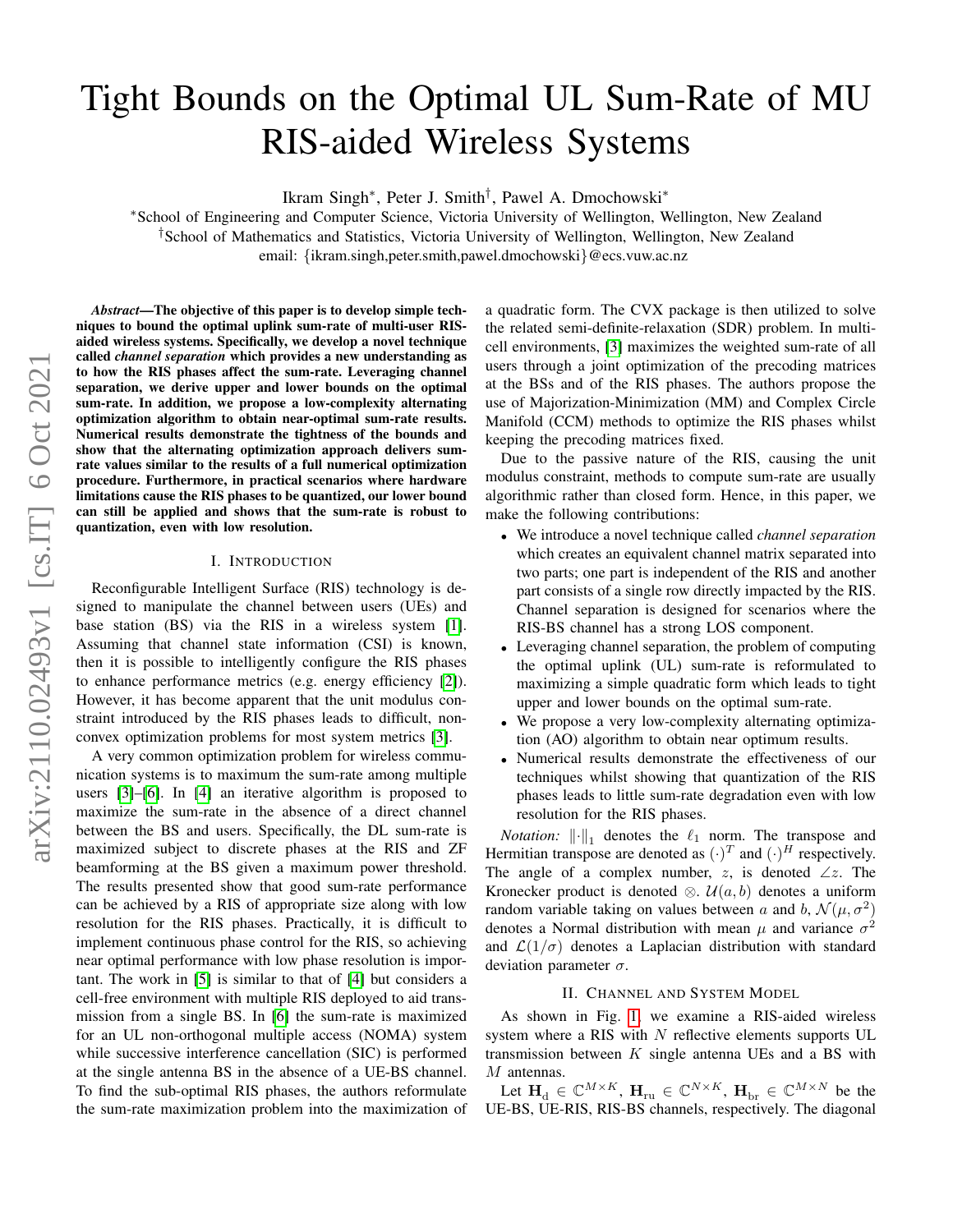<span id="page-1-0"></span>

Fig. 1: System model.

matrix  $\mathbf{\Phi} \in \mathbb{C}^{N \times N}$ , where  $\mathbf{\Phi}_{rr} = e^{j\phi_r}$  for  $r = 1, 2, ..., N$ , contains the reflection coefficients for each RIS element. Given these matrices, the global UL channel is given by,

<span id="page-1-3"></span>
$$
\mathbf{H} = \mathbf{H}_{\mathrm{d}} + \mathbf{H}_{\mathrm{br}} \boldsymbol{\Phi} \mathbf{H}_{\mathrm{ru}}.
$$
 (1)

In the channel model, we adopt a LOS version of the clustered, ray-based model in [\[7\]](#page-5-6) for  $\mathbf{H}_{d}$ ,  $\mathbf{H}_{ru}$ :

$$
\mathbf{H}_{\rm d} = \eta_{\rm d} \mathbf{A}_{\rm d}^{\rm LOS} \mathbf{B}_{\rm d}^{1/2} + \zeta_{\rm d} \sum_{c=1}^{C_{\rm d}} \sum_{s=1}^{S_{\rm d}} \mathbf{A}_{\rm d,c,s}^{\rm SC},
$$
\n
$$
\mathbf{H}_{\rm ru} = \eta_{\rm ru} \mathbf{A}_{\rm ru}^{\rm LOS} \mathbf{B}_{\rm ru}^{1/2} + \zeta_{\rm ru} \sum_{c=1}^{C_{\rm ru}} \sum_{s=1}^{S_{\rm ru}} \mathbf{A}_{\rm ru,c,s}^{\rm SC},
$$
\n(2)

<span id="page-1-1"></span>with

$$
\eta_{\rm d} = \sqrt{\frac{\kappa_{\rm d}}{1 + \kappa_{\rm d}}}, \quad \zeta_{\rm d} = \sqrt{\frac{1}{1 + \kappa_{\rm d}}},
$$

$$
\eta_{\rm ru} = \sqrt{\frac{\kappa_{\rm ru}}{1 + \kappa_{\rm ru}}}, \quad \zeta_{\rm ru} = \sqrt{\frac{1}{1 + \kappa_{\rm ru}}},
$$

where  $C_d$ ,  $C_{ru}$  are the number of clusters in the UE-BS, UE-RIS channels and  $S_d$ ,  $S_{ru}$  are the number of sub-rays per cluster in the UE-BS and UE-RIS channels. In [\(2\)](#page-1-1),  $\kappa_d$ and  $\kappa_{\text{ru}}$  are the equivalent of Ricean K-factors for the UE-BS and UE-RIS channels respectively, controlling the relative power of the scattered (ray-based) components and the LOS ray. For simplicity, we assume that each user has the same K-factor, but this can easily be generalized.  $B_d$ ,  $B_{ru}$  are diagonal matrices containing the path gains between UE-BS and UE-RIS respectively, which are modeled by log-normal shadowing. In particular

<span id="page-1-5"></span>
$$
(\mathbf{B}_d)_{kk} = PX_{d,k}d_{d,k}^{-\gamma_d}, \quad (\mathbf{B}_{ru})_{kk} = PX_{ru,k}d_{ru,k}^{-\gamma_{ru}}, \quad (3)
$$
  
where  $d_{d,k}$  and  $d_{ru,k}$  are the distances between the  $k^{\text{th}}$  UE and  
the BS and the  $k^{\text{th}}$  UE and the RIS respectively,  $\gamma_d$  and  $\gamma_{ru}$   
are the pathloss exponents,  $X_{d,k}$  and  $X_{ru,k}$  model the effects  
of shadow fading and are taken from a log-normal distribution  
with zero mean and variances  $\sigma_{d,sf}^2$  and  $\sigma_{ru,sf}^2$  respectively. P  
is the received power at a reference distance of 1m.

 $A<sub>d</sub><sup>LOS</sup>$  and  $A<sub>ru</sub><sup>LOS</sup>$  are the LOS components for the UE-BS and UE-RIS channels respectively. The  $k<sup>th</sup>$  columns of the LOS components for  $\mathbf{H}_{\text{d}}$  and  $\mathbf{H}_{\text{ru}}$  are given by

$$
\mathbf{a}_{\mathrm{d},k}^{\mathrm{LOS}} = \mathbf{a}_{\mathrm{b}}(\theta_{\mathrm{d}}^{(k)}, \phi_{\mathrm{d}}^{(k)}), \ \mathbf{a}_{\mathrm{ru},k}^{\mathrm{LOS}} = \mathbf{a}_{\mathrm{r}}(\theta_{\mathrm{ru}}^{(k)}, \phi_{\mathrm{ru}}^{(k)}), \tag{4}
$$

where  $\theta_d^{(k)}$  $\mathbf{d}^{(k)}$ ,  $\theta_{\rm ru}^{(k)}$  are the elevation angles of arrival (AOAs) for the  $k^{\text{th}}$  UE and  $\phi_d^{(k)}$  $\phi_d^{(k)}$ ,  $\phi_{\rm ru}^{(k)}$  are the azimuth AOAs for the  $k^{\rm th}$ 

UE. Note that the steering vectors at the BS,  $\mathbf{a}_{b}(\cdot,\cdot)$ , and at the RIS,  $a_r(\cdot, \cdot)$ , are topology dependent. Further details are given in Sec. [V.](#page-3-0)

 ${\bf A}_{\rm d,s,c}^{\rm SC}$  and  ${\bf A}_{\rm ru,s,c}^{\rm SC}$  are the scattered components due to the s-th subray in the c-th cluster which are modeled as in [\[7\]](#page-5-6). The  $k^{\text{th}}$  columns of  $\mathbf{A}_{\text{d,s,c}}^{\text{SC}}$  and  $\mathbf{A}_{\text{ru,s,c}}^{\text{SC}}$  are given by the weighted steering vectors,

$$
\mathbf{a}_{d,s,c,k}^{\text{SC}} = \gamma_{d,c,s}^{(k)} \mathbf{a}_{\text{b}}(\theta_{d,c,s}^{(k)}, \phi_{d,c,s}^{(k)}), \n\mathbf{a}_{ru,s,c,k}^{\text{SC}} = \gamma_{ru,c,s}^{(k)} \mathbf{a}_{\text{r}}(\theta_{ru,c,s}^{(k)}, \phi_{ru,c,s}^{(k)}),
$$
\n(5)

where  $\theta_{d,c,s}^{(k)}$ ,  $\theta_{ru,c,s}^{(k)}$  are the elevation AOAs and  $\phi_{d,c,s}^{(k)}$ ,  $\phi_{ru,c,s}^{(k)}$ are the azimuth AOAs experienced by the  $k^{\text{th}}$  UE. The elevation AOAs are calculated by  $\theta_{\text{d},c,s}^{(k)} = \theta_{\text{d},c}^{(k)} + \delta_{\text{d},c,s}^{(k)}$  and  $\theta_{ru,c,s}^{(k)} = \theta_{ru,c}^{(k)} + \delta_{ru,c,s}^{(k)}$  where  $\theta_{d,c}^{(k)}$ ,  $\theta_{ru,c}^{(k)}$  are the central angles for the subrays in cluster  $c$  and the deviations of the subrays from the central angle are  $\delta_{\text{d},c,s}^{(k)}$ ,  $\delta_{\text{ru},c,s}^{(k)}$ . The azimuth AOAs for each ray are  $\phi_{d,c,s}^{(k)} = \phi_{d,c}^{(k)} + \Delta_{d,c,s}^{(k)}$  and  $\phi_{ru,c,s}^{(k)} = \phi_{ru,c}^{(k)} + \Delta_{ru,c,s}^{(k)}$ where  $\phi_{d,c}^{(k)}$ ,  $\phi_{ru,c}^{(k)}$  are the central angles for the subrays in cluster  $c$  and the deviations of the subrays from the central angle are  $\Delta_{d,c,s}^{(k)}$ ,  $\Delta_{ru,c,s}^{(k)}$ ,  $\gamma_{d,c,s}^{(k)} = \beta_{d,c,s}^{(k)1/2} e^{j \psi_{d,c,s}^{(k)}}$  and  $\gamma_{\text{ru},c,s}^{(k)} = \beta_{\text{ru},c,s}^{(k)1/2} e^{j\psi_{\text{ru},c,s}^{(k)}}$  are the ray coefficients where the random phases satisfy  $\psi_{d,c,s}^{(k)}$ ,  $\psi_{ru,c,s}^{(k)} \sim \mathcal{U}(0, 2\pi)$  and the ray powers  $\beta_{\text{d},c,s}^{(k)}$  and  $\beta_{\text{ru},c,s}^{(k)}$  are selected to satisfy  $(\mathbf{B}_d)_{kk}$  =  $\sum_{c=1}^{C_d} \sum_{s=1}^{S_d} \beta_{d,c,s}^{(k)}$  and  $(\mathbf{B}_{ru})_{kk} = \sum_{c=1}^{C_{ru}} \sum_{s=1}^{S_{ru}} \beta_{ru,c,s}^{(k)}$ .

The majority of the results in this paper are for a pur LOS RIS-BS channel. However, we also show numerically that the results can be applied to scenarios where  $H_{\text{br}}$  has a smaller scattered component and a dominant LOS path. Hence, we consider the following channel models:

*1)*  $H_{\text{br}}$  *is pure LOS:* 

with

<span id="page-1-4"></span>
$$
\mathbf{H}_{\text{br}} = \sqrt{\beta_{\text{br}}} \mathbf{A}_{\text{br}}^{\text{LOS}},\tag{6}
$$

<span id="page-1-2"></span>
$$
\mathbf{A}_{\text{br}}^{\text{LOS}} = \mathbf{a}_{\text{b}}(\theta_{\text{br},A}, \phi_{\text{br},A}) \mathbf{a}_{\text{r}}^{H}(\theta_{\text{br},D}, \phi_{\text{br},D}), \tag{7}
$$

where  $\theta_{\rm br, A}$ ,  $\phi_{\rm br, A}$  are the elevation and azimuth angles of arrival (AOAs) and  $\theta_{\rm br, D}$ ,  $\phi_{\rm br, D}$  are the elevation and azimuth angles of departure (AODs),  $\beta_{\rm br}$  is the link gain between RIS and BS. Here,  $\mathbf{H}_{\text{br}}$  is rank-1 and the path gain is  $\beta_{\text{br}} = d_{br}^{-2}$ , where  $d_{\text{br}}$  is the distance between RIS-BS.

2)  $H<sub>br</sub>$  *is dominant LOS:* 

$$
\mathbf{H}_{\text{br}} = \eta_{\text{br}} \sqrt{\beta_{\text{br}}} \mathbf{A}_{\text{br}}^{\text{LOS}} + \zeta_{\text{br}} \sum_{c=1}^{C_{\text{br}}} \sum_{s=1}^{S_{\text{br}}} \mathbf{A}_{\text{br,c,s}}^{\text{SC}}, \tag{8}
$$

such that  $\eta_{\rm br} >> \zeta_{\rm br}$ , with

$$
\eta_{\rm br} = \sqrt{\frac{\kappa_{\rm br}}{1 + \kappa_{\rm br}}}, \quad \zeta_{\rm br} = \sqrt{\frac{1}{1 + \kappa_{\rm br}}},
$$

where  $\beta_{\rm br}$  is the path gain between RIS-BS given by  $\beta_{\rm br}$  =  $d_{\rm br}^{-2}/\eta_{\rm br}^2$  and  ${\bf A}_{\rm br}^{\rm LOS}$  is given by [\(7\)](#page-1-2). The  ${\bf A}_{\rm br,c,s}^{\rm SC}$  matrices contain the scattered rays and are calculated in the same manner as for the other channels.  $\kappa_{\rm br}$  is the Ricean K-factor for the RIS-BS channel. In scenarios where the BS and RIS are located in close proximity, it is reasonable to assume that the RIS-BS channel is dominated by its LOS component [\[8\]](#page-5-7).

Using [\(1\)](#page-1-3) and the channels described above, the received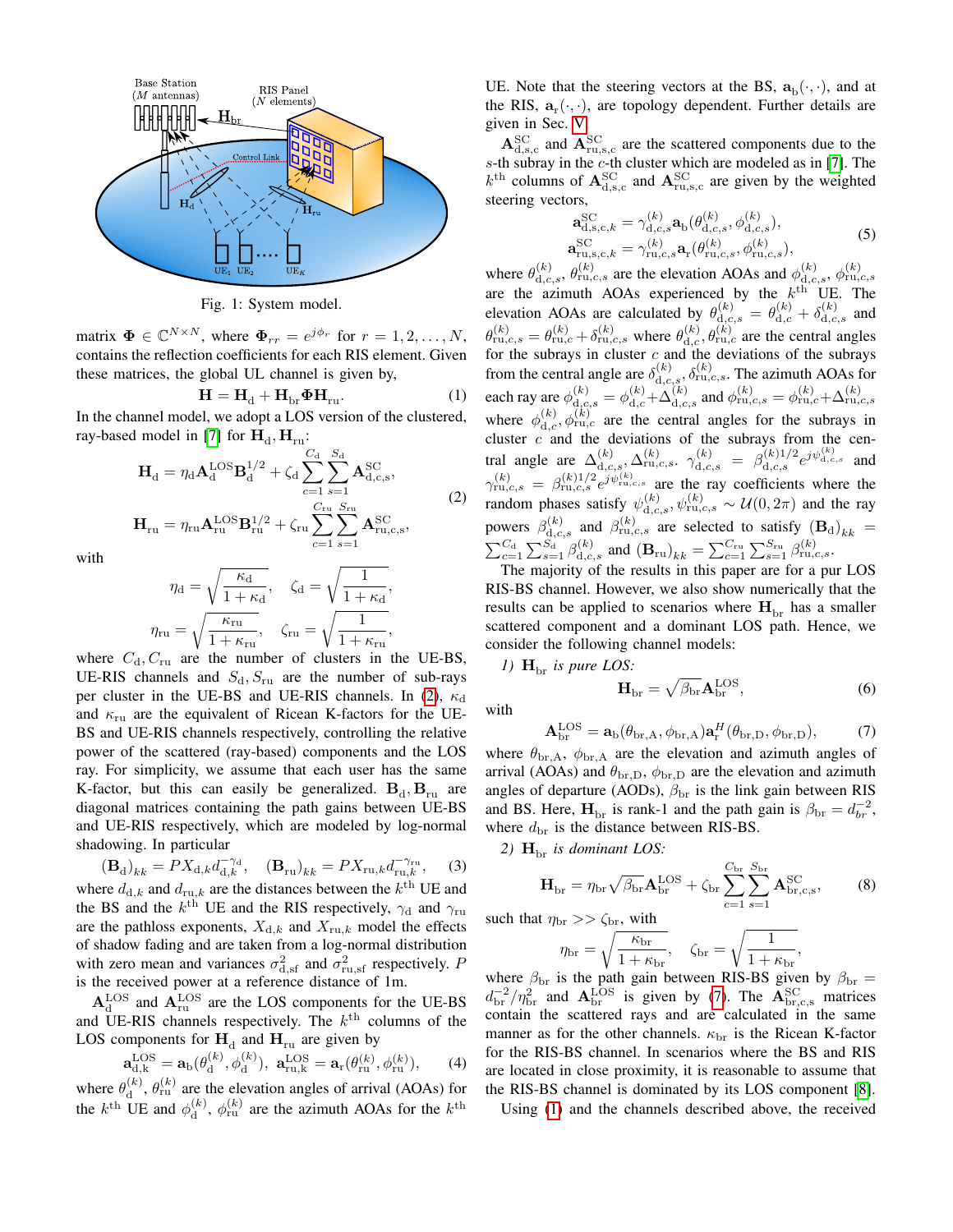signal at the BS is,

<span id="page-2-0"></span>
$$
\mathbf{r} = \mathbf{H}\mathbf{s} + \mathbf{n},\tag{9}
$$

where s is a  $K \times 1$  vector of transmitted symbols, each with a power of  $\mathbb{E}\left\{|s_k|^2\right\} = E_s$  and  $\mathbf{n} \sim \mathcal{CN}(0, \sigma^2 \mathbf{I}_M)$ . For our results, we will assume that  $E_s = 1$  and  $\sigma^2 = 1$ .

#### III. CHANNEL SEPARATION

The optimal UL sum-rate,  $R_{\text{sum}}^{\text{opt}}$ , for the system in [\(9\)](#page-2-0) is obtained by maximizing the traditional sum-rate expression for an UL MU-MIMO channel [\[9\]](#page-5-8) over the possible RIS phases in Φ. Hence, we have

<span id="page-2-8"></span>
$$
R_{\text{sum}}^{\text{opt}} = \max_{\Phi} \quad \log_2 \left| \mathbf{I}_K + \mathbf{H}^H \mathbf{H} \right|.
$$
 (10)

Finding the optimal RIS phases to maximize the sum-rate is the associated design problem given by

$$
\Phi^{\text{opt}} = \underset{\Phi}{\text{argmax}} \quad \log_2 \left| \mathbf{I}_K + \mathbf{H}^H \mathbf{H} \right|, \tag{P.1}
$$

where the maximization is constrained over the unit amplitude diagonal entries in  $\Phi$ . The difficulty in finding  $\Phi^{\text{opt}}$  is largely due to the fact that  $\Phi$  affects every element of H. Hence, the log-determinant to be maximized is a very complex function of  $\Phi$ . However, when the RIS-BS link is LOS then  $H_{\text{br}}$  is rank 1 and the RIS phases only affect a rank 1 component of H. Motivated by this observation, we seek to separate out this RIS-dependent, rank 1 component from the rest of the channel. We refer to this method as *channel separation* and in this section, we assume that the RIS-BS link is pure LOS.

Channel separation is achieved via a unitary transformation of H. For any  $N \times N$  unitary matrix, U, we can define  $\tilde{\mathbf{H}} = \mathbf{U}^H \mathbf{H}$  and  $\tilde{\mathbf{H}}^H \tilde{\mathbf{H}} = \mathbf{H}^H \mathbf{H}$ . Hence, the sum-rate for channel  $\tilde{H}$  is identical to the sum-rate with H. Substituting the expression for  $H_{\text{br}}$  in [\(6\)](#page-1-4) into  $\hat{H}$ , we obtain

$$
\tilde{\mathbf{H}} = \mathbf{U}^H \mathbf{H}_d + \sqrt{\beta_{\text{br}}} \mathbf{U}^H \mathbf{a}_b \mathbf{a}_r^H \mathbf{\Phi} \mathbf{H}_{\text{ru}}.
$$
 (11)

Note that  $a_{b}$  and  $a_{r}$  are used as simplified notation for the steering vectors in [\(7\)](#page-1-2) for the  $H_{\text{br}}$  channel. Since  $\mathbf{a}^H_{\text{r}}\mathbf{\Phi}\mathbf{H}_{\text{ru}}$  is a row vector, we can confine the effects of  $\Phi$  to one row of  $\hat{H}$  by selecting U to satisfy

<span id="page-2-1"></span>
$$
\mathbf{U}^H \mathbf{a}_{\mathbf{b}} = \frac{1}{\sqrt{N}} [1, 0, \dots, 0]^T.
$$
 (12)

The unitary matrix satisfying [\(12\)](#page-2-1) is the matrix of left singular vectors of  $H_{\text{br}}$  as shown below.

Define the singular value decomposition (SVD) of  $\mathbf{H}_{\text{br}}$  as  $\mathbf{H}_{\text{br}} = \mathbf{U} \mathbf{D} \mathbf{V}^H$ , where  $\mathbf{U} = [\mathbf{u}_1, \dots \mathbf{u}_M]$  is the matrix of left singular vectors,  $\bf{D}$  is the diagonal matrix of singular values and  $V = [v_1, \dots v_N]$  is the matrix of right singular vectors. Since  $H_{\text{br}}$  is rank-1, then only one non-zero singular value,  $d_1$ , exists and  $\mathbf{H}_{\text{br}} = d_1 \mathbf{u}_1 \mathbf{v}_1^H$  where  $\mathbf{u}_1 = \mathbf{a}_{\text{b}} / \sqrt{M}$ ,  $\mathbf{v}_1 =$  $\mathbf{a_r}/$ √ SISS and  $H_{\text{br}} = a_1 \mathbf{u}_1 \mathbf{v}_1$  where  $\mathbf{u}_1 = \mathbf{a}_{\text{b}} / \sqrt{M}$ ,  $\mathbf{v}_1 = \overline{N}$  and  $d_1 = \sqrt{MN\beta_{\text{br}}}$ . Using this value of U, we have  $\left[\mathbf{a}^H_\mathrm{b}/\sqrt{M}\right]$ 

$$
\tilde{\mathbf{H}} = \mathbf{U}^H \mathbf{H}_d + \begin{bmatrix} \mathbf{u}_2^H \\ \mathbf{u}_2^H \\ \vdots \\ \mathbf{u}_M^H \end{bmatrix} \sqrt{\beta_{\text{br}}} \mathbf{a}_{\text{b}} \mathbf{a}_{\text{r}}^H \mathbf{\Phi} \mathbf{H}_{\text{ru}}
$$

$$
= \begin{bmatrix} \mathbf{u}_{1}^{H} \mathbf{H}_{d} + \sqrt{M \beta_{\text{br}}} \mathbf{a}_{r}^{H} \boldsymbol{\Phi} \mathbf{H}_{\text{ru}} \\ \mathbf{u}_{2}^{H} \mathbf{H}_{d} \\ \vdots \\ \mathbf{u}_{M}^{H} \mathbf{H}_{d} \end{bmatrix}
$$

$$
\triangleq \begin{bmatrix} \mathbf{w}^{H} \\ \mathbf{H}_{1} \end{bmatrix} .
$$
(13)

Channel separation is observed in [\(13\)](#page-2-2) where  $w<sup>H</sup>$ , the first row of H, is the only row affected by  $\Phi$ .

Using [\(13\)](#page-2-2), we can express the desired determinant as

<span id="page-2-3"></span><span id="page-2-2"></span>
$$
\left| \mathbf{I}_{K} + \mathbf{H}^{H} \mathbf{H} \right| = \left| \mathbf{I}_{K} + \tilde{\mathbf{H}}^{H} \tilde{\mathbf{H}} \right|
$$
  
\n
$$
= \left| \mathbf{I}_{K} + \mathbf{H}_{1}^{H} \mathbf{H}_{1} + \mathbf{w} \mathbf{w}^{H} \right|
$$
  
\n
$$
\stackrel{\triangle}{=} \left| \mathbf{Q} + \mathbf{w} \mathbf{w}^{H} \right|
$$
  
\n
$$
= \left| \mathbf{Q} \right| \left( 1 + \mathbf{w}^{H} \mathbf{Q}^{-1} \mathbf{w} \right), \qquad (14)
$$

where [\(14\)](#page-2-3) follows from the matrix determinant lemma.

<span id="page-2-4"></span>In deriving [\(14\)](#page-2-3), the SVD of the  $M \times N$  matrix  $H_{\text{br}}$  was used. However, the final solution can be written in terms of the channels only, making it computationally trivial involving only a  $K \times K$  determinant and a  $K \times K$  inverse. This is achieved by writing  $\mathbf{U} = [\mathbf{u}_1 \mathbf{U}_2]$ , so that  $\mathbf{U} \mathbf{U}^H = \mathbf{I}_M$  $\mathbf{u}_1 \mathbf{u}_1^H + \mathbf{U}_2 \mathbf{U}_2^H$ . Using this result gives  $\mathbf{Q} = \mathbf{I}_K + \mathbf{H}_1^H \mathbf{H}_1 =$  $\mathbf{I}_K + \mathbf{H}^H_{\mathrm{d}} \mathbf{U}_2 \mathbf{U}^H_2 \mathbf{H}_{\mathrm{d}} = \mathbf{I}_K + \mathbf{H}^H_{\mathrm{d}} (\mathbf{I}_{{\mathrm{M}}} - \mathbf{u}_1 \mathbf{u}_1^H) \mathbf{H}_{\mathrm{d}}.$ 

Using [\(14\)](#page-2-3) and noting that Q is Hermitian, an equivalent statement of the maximization problem in [\(P.1\)](#page-2-4) is

<span id="page-2-5"></span>
$$
\begin{aligned}\n\arg\max_{\Phi} & \mathbf{w}^H \mathbf{Q}^{-1} \mathbf{w} \\
\text{s.t.} & |\Phi_{ii}| = 1 \text{ for } i = 1, \dots, N.\n\end{aligned} \tag{P.2}
$$

The benefit of channel separation is clearly seen in [\(P.2\)](#page-2-5) where maximization is now over a simple scalar quadratic form. Furthermore, substituting  $\mathbf{u}_1 = \mathbf{a}_b / \sqrt{M}$  into Q and w gives

$$
\mathbf{Q} = \mathbf{I}_K + \mathbf{H}_d^H \left( \mathbf{I}_M - \frac{\mathbf{a}_b \mathbf{a}_b^H}{M} \right) \mathbf{H}_d, \tag{15}
$$

$$
\mathbf{w} = \mathbf{H}_{\mathrm{d}}^H \mathbf{a}_{\mathrm{b}} / \sqrt{M} + \sqrt{M \beta_{\mathrm{br}}} \mathbf{H}_{\mathrm{ru}}^H \mathbf{\Phi}^H \mathbf{a}_{\mathrm{r}},\tag{16}
$$

so that all terms in the objective of [\(P.2\)](#page-2-5) are simple functions of the channels.

#### <span id="page-2-7"></span><span id="page-2-6"></span>IV. SUM-RATE MAXIMIZATION

<span id="page-2-9"></span>In this section, we consider several low-complexity approaches to obtain sub-optimal solutions to the maximization problem [\(P.2\)](#page-2-5) as well as lower and upper bounds to the optimal sum-rate. Expanding the quadratic form and using [\(16\)](#page-2-6) we have

$$
\mathbf{w}^{H}\mathbf{Q}^{-1}\mathbf{w}
$$
  
=  $\mathbf{w}_{1}^{H}\mathbf{Q}^{-1}\mathbf{w}_{1} + \mathbf{x}^{H}\mathbf{Z}'\mathbf{Q}^{-1}\mathbf{Z}'^{H}\mathbf{x} + 2\Re{\{\mathbf{x}^{H}\mathbf{Z}'\mathbf{Q}^{-1}\mathbf{w}_{1}\}},$  (17)

where  $\mathbf{w}_1 = \mathbf{H}_d^H \mathbf{a}_b$ /  $\overline{M}$ ,  $\mathbf{Z}' = \sqrt{M\beta_{\text{br}}} \text{diag} \left\{ \mathbf{a}_{\text{r}}^{H} \right\} \mathbf{H}_{\text{ru}}$  and  $\mathbf{x} = [\exp(-j\phi_1), \exp(-j\phi_2), \dots, \exp(-j\phi_N)]^T$  is the vector containing, for ease of exposition, the conjugates of the RIS phase values. Note that the first two terms in [\(17\)](#page-2-7) are quadratic and dominate the third term. This is further accentuated by any maximizing of the terms over the RIS phases. Hence, as an approximation, we maximize the dominating terms leading to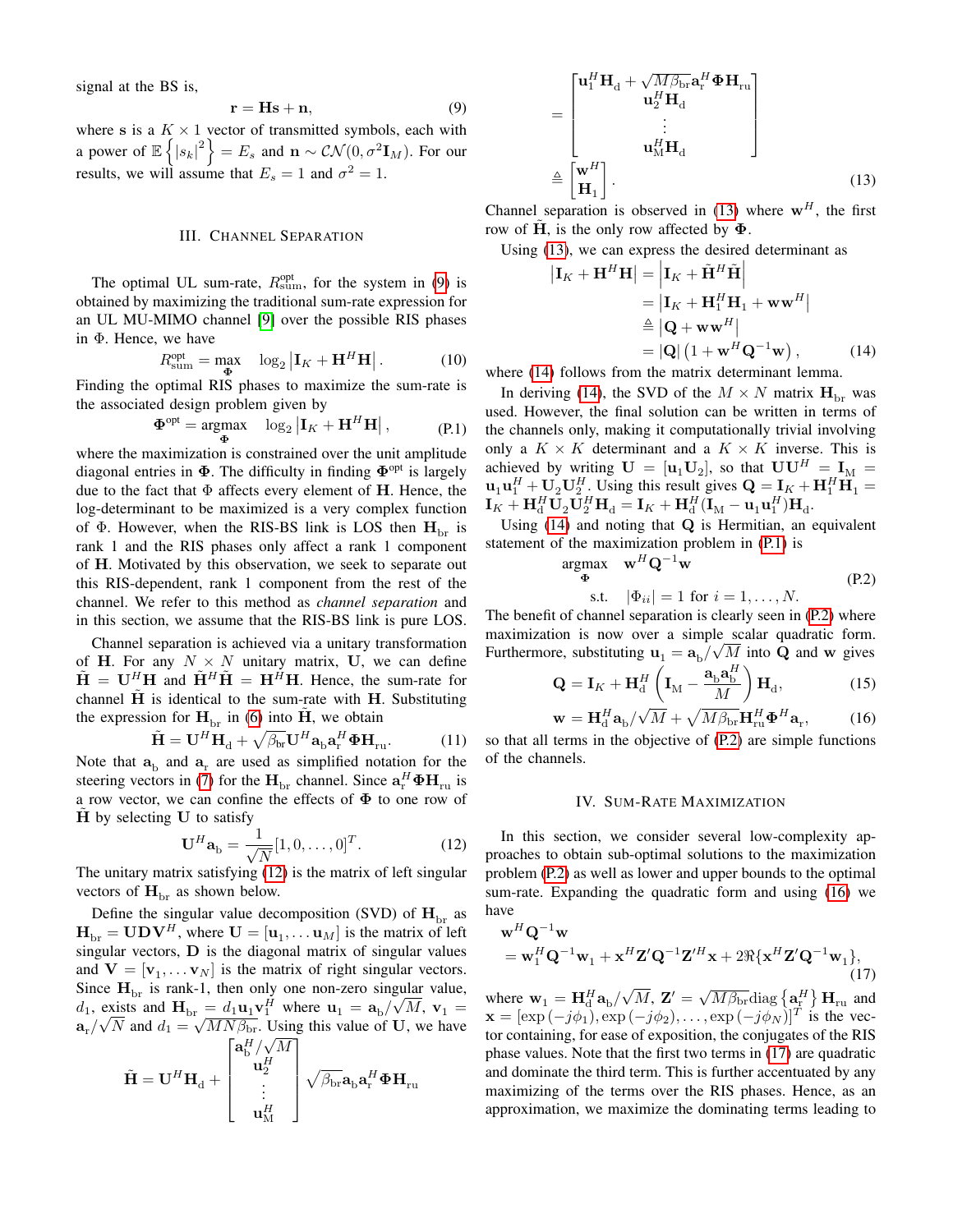the maximization of  $x^H Zx$  with  $Z = Z' Q^{-1} Z'^H$ . Hence, the approximate optimization problem is formulated as

<span id="page-3-2"></span>
$$
\underset{\mathbf{x}}{\operatorname{argmax}} \quad \mathbf{x}^{H} \mathbf{Z} \mathbf{x}
$$
\n
$$
\text{s.t.} \quad |x_{i}| = 1 \text{ for } i = 1, \dots, N. \tag{P.3}
$$

Problem [\(P.3\)](#page-3-1) is a concise statement of the new understanding arising from channel separation. The transformation of the channel in [\(13\)](#page-2-2) resulted in a single row containing the RIS phases. Using [\(14\)](#page-2-3) and [\(17\)](#page-2-7) this rank-1 component of the channel led to the scalar term  $x^H Z x$  which dominates the effect of the RIS phases on sum-rate. Hence, we see that effective RIS phases must align strongly with Z.

Notice that if the constraint in [\(P.3\)](#page-3-1) is relaxed to  $x^H x = N$ , then the optimum solution,  $x^*$ , is proportional to the maximal eigenvector of  $Z$ . Direct computation of  $x^*$  requires the eigenvalue decomposition of a  $N \times N$  matrix. Alternatively, a low complexity approach to computing  $x^*$  can be derived as

$$
\mathbf{x}^{\star} \propto \mathbf{Z}' \mathbf{x}'^{\star},\tag{18}
$$

where  $\mathbf{x}'^*$  is the maximal eigenvector of  $\alpha \mathbf{I}_K + \mathbf{Q}^{-1} \mathbf{Z}'^H \mathbf{Z}'$ . The problem has been reduced from an  $N \times N$  to a  $K \times$  $K$  eigenvalue decomposition, a considerable saving especially when considering large RIS sizes.

## *A. Lower bound on the optimal sum-rate*

Due to [\(P.3\)](#page-3-1) being non-convex, it is very difficult to obtain an exact optimal solution in closed form. As such, we will consider an alternative optimization problem, which is to obtain an approximate solution  $\hat{x}$  to [\(P.3\)](#page-3-1). Specifically, we minimize the  $\ell_1$ -norm of the residuals between  $x^*$  in [\(18\)](#page-3-2), the solution to the relaxed version of [\(P.3\)](#page-3-1), and the approximate solution. Mathematically, the alternative optimization problem is

<span id="page-3-4"></span>
$$
\min \quad \|\mathbf{x}^* - \hat{\mathbf{x}}\|_1 = |x_1^* - \hat{x}_1| + \dots + |x_N^* - \hat{x}_N|
$$
\ns.t.

\n
$$
|\hat{x}_i| = 1 \text{ for } i = 1, \dots, N.
$$
\n(P.4)

Problem [\(P.4\)](#page-3-3) can be solved by minimizing each residual separately. It is straightforward to show that this is achieved by setting  $\hat{x}_i = e^{j \angle x_i^{\mathsf{X}}}$  and the approximate solution to [\(P.3\)](#page-3-1) is j∠x  $\star$  $x^1, \ldots, e^{j \angle x}$  $\star$ 

$$
\hat{\mathbf{x}} = [e^{j2x_1}, \dots, e^{j2x_N}].
$$
\n(19)

Using the phases in [\(19\)](#page-3-4) at the RIS provides a lower bound on [\(10\)](#page-2-8).

#### *B. Efficient alternating optimization algorithm*

Here, we propose a low-complexity AO algorithm to find the RIS phases which maximize the sum-rate. The algorithm iteratively maximizes the  $n<sup>th</sup>$  RIS reflecting coefficient while keeping the other  $N - 1$  coefficients fixed. We define the following vectors:  $\mathbf{x}_{(-n)} \triangleq [x_1, \ldots, x_{n-1}, 0, x_{n+1}, \ldots, x_N]^T$ and  $\mathbf{e}_n \triangleq [0, \dots, 0, x_n, 0, \dots, 0]^T$ . Let  $\mathbf{B} = \mathbf{Z}' \mathbf{Q}^{-1} \mathbf{Z}'^H$ ,  $\mathbf{w}_2 = \mathbf{Z}' \mathbf{Q}^{-1} \mathbf{w}_1$ , then by expressing [\(17\)](#page-2-7) in terms of the  $n<sup>th</sup>$  reflecting coefficient, we have  $w^H\Omega^{-1}$ w

$$
\mathbf{w} \cdot \mathbf{Q} \mathbf{w}
$$
\n
$$
= \left(\mathbf{w}_1^H + \left(\mathbf{x}_{(-n)}^H + \mathbf{e}_n^H\right)\mathbf{Z}'\right)\mathbf{Q}^{-1}\left(\mathbf{w}_1 + \mathbf{Z}'^H\left(\mathbf{x}_{(-n)} + \mathbf{e}_n\right)\right)
$$
\n
$$
= T_1 + 2\Re\{\mathbf{e}_n^H \mathbf{B} \mathbf{x}_{(-n)} + \mathbf{e}_n^H \mathbf{w}_2\},
$$
\n
$$
= T_1 + 2\Re\{x_n^*(\mathbf{b}_n^H \mathbf{x}_{(-n)} + w_{2n})\},
$$
\n(20)

where  $T_1$  contains the terms not including  $e_n$ ,  $w_{2n}$  is the *n*-th element of  $w_2$  and  $b_n$  is the *n*-th column of **B**.

<span id="page-3-1"></span>Since the quadratic form in [\(20\)](#page-3-5) is positive, it is maximized over  $x_n$  by maximizing  $2\Re\{x_n^*(\mathbf{b}_n^H\mathbf{x}_{(-n)} + w_{2n})\}$ . Hence, in order to optimize the  $n<sup>th</sup>$  reflecting coefficient while the others coefficients are fixed, we can set

<span id="page-3-6"></span>
$$
x_n^{\text{update}} = e^{j\angle(\mathbf{b}_n^H \mathbf{x}_{(-n)} + w_{2n})}.
$$
 (21)

The computations involved in [\(21\)](#page-3-6) are trivial as **B** and  $w_2$  are one-off calculations requiring only a  $K \times K$  matrix inverse and matrix multiplications. Using [\(21\)](#page-3-6) as the updating equation for each iteration in the algorithm, the AO algorithm is given in Algorithm [1.](#page-3-7)

| <b>Algorithm 1:</b> Sum-Rate AO Algorithm                                  |  |  |
|----------------------------------------------------------------------------|--|--|
| <b>Result:</b> RIS reflection coefficients, $x^*$                          |  |  |
| Set algorithm precision threshold $\epsilon > 0$                           |  |  |
| Set initial RIS coefficients to $x = 1N$                                   |  |  |
| Calculate initial w using (16) where $\Phi = \text{diag} \{ \mathbf{x} \}$ |  |  |
| Set $T=0$                                                                  |  |  |
| while $(\mathbf{w}^H \mathbf{Q}^{-1} \mathbf{w} - T) \geq \epsilon$ do     |  |  |
| Calculate $T = \mathbf{w}^H \mathbf{Q}^{-1} \mathbf{w}$                    |  |  |
| for $n = 1 : N$ do                                                         |  |  |
| Update $n^{\text{th}}$ RIS coefficient using (21)                          |  |  |
| end                                                                        |  |  |
| Calculate w using (16) where $\Phi = \text{diag} \{ \mathbf{x} \}$         |  |  |
| end                                                                        |  |  |
| Return $x^* = x$ .                                                         |  |  |

### <span id="page-3-7"></span>*C. Upper bound on the optimal sum-rate*

<span id="page-3-3"></span>Leveraging channel separation, we can also derive an upper bound on the sum-rate when the RIS-BS channel is LOS. Substituting [\(17\)](#page-2-7) into [\(14\)](#page-2-3), along with the Cauchy–Schwarz inequality to bound the elements of the second and third terms in [\(17\)](#page-2-7), we have

$$
R_{\text{sum}} \le \log_2 (|\mathbf{Q}|)
$$
  
+  $\log_2 \left( \mathbf{w}_1^H \mathbf{Q}^{-1} \mathbf{w}_1 + \sum_{n=1}^N \sum_{r=1}^N |B_{nr}| + 2 \sum_{r=1}^N |p_n| + 1 \right),$   
(22)

<span id="page-3-0"></span>where  $\mathbf{B} = \mathbf{Z}' \mathbf{Q}^{-1} \mathbf{Z}'^H$  and  $\mathbf{p} = \mathbf{Z}' \mathbf{Q}^{-1} \mathbf{w}_1$ .

## <span id="page-3-8"></span>V. RESULTS

)) azimuth angle,  $\phi$ , are given by, We now demonstrate the effectiveness of the different techniques presented in Sec. [IV.](#page-2-9) Users were randomly located in a cell with a radius of 50m, outside an exclusion radius of 5m around the BS and RIS. As stated in Sec. [II,](#page-0-0) the steering vectors used in the channels are topology dependent. We assume an  $M$ -element vertical uniform rectangular array in the  $y - z$  plane [\[7\]](#page-5-6) with equal spacing in both dimensions at both the BS and RIS. The  $y$  and  $z$  components of a generic steering vector at the BS for a given elevation angle,  $\theta$ , and

<span id="page-3-5"></span>
$$
\mathbf{a}_{b,y}(\theta,\phi) = [1,\ldots,e^{j2\pi(M_y-1)d_b\sin(\theta)\sin(\phi)}]^T,
$$
  

$$
\mathbf{a}_{b,z}(\theta,\phi) = [1,\ldots,e^{j2\pi(M_y-1)d_b\cos(\theta)}]^T,
$$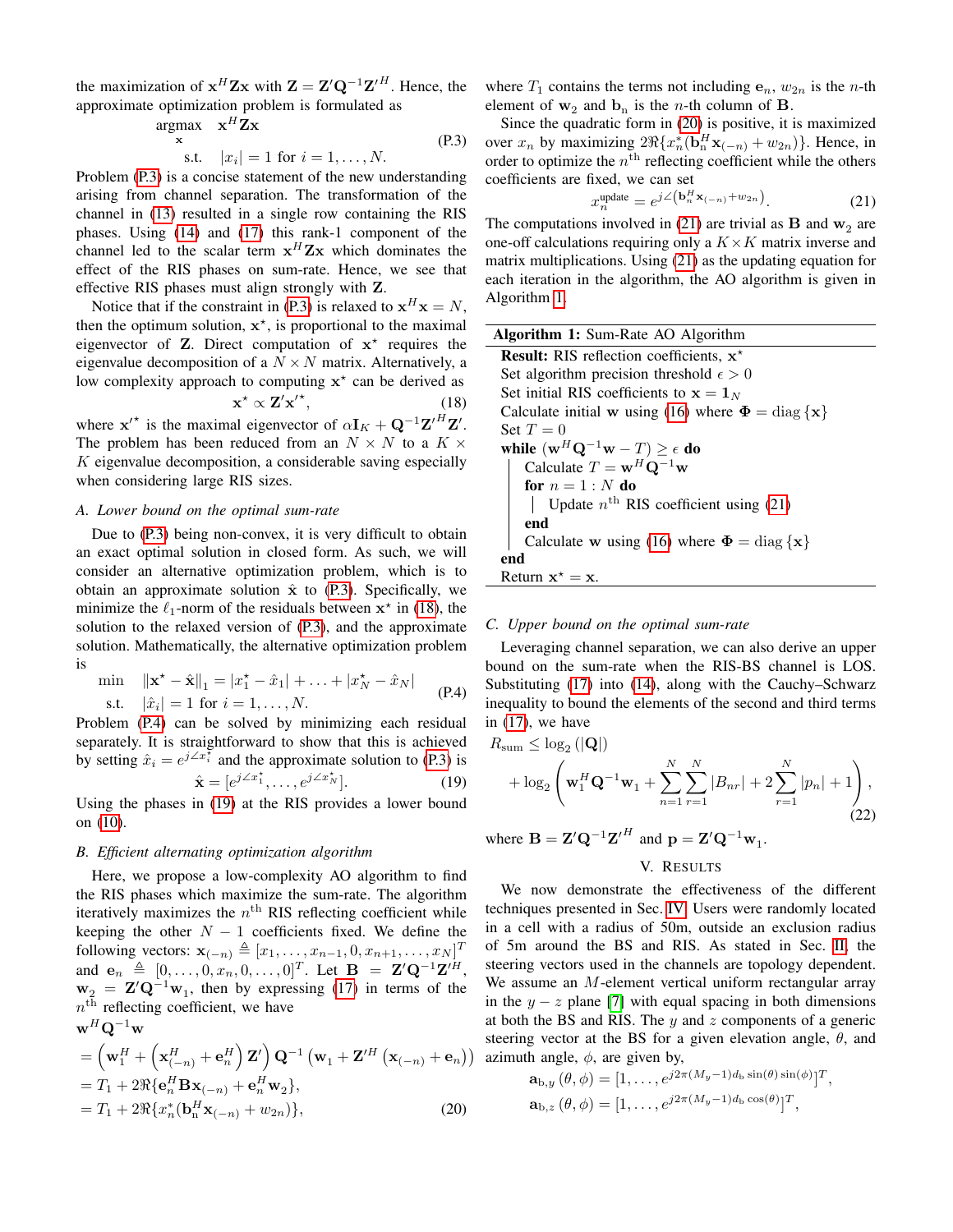respectively, where  $M = M_y M_z$  with  $M_y, M_z$  being the number of antenna columns, rows at the BS and  $d_{\rm b} = 0.5$ is the antenna separation in wavelength units. Similarly at the RIS, we have

$$
\mathbf{a}_{r,y}(\theta,\phi) = [1,\ldots,e^{j2\pi(M_y-1)d_r\sin(\theta)\sin(\phi)}]^T
$$
  

$$
\mathbf{a}_{r,z}(\theta,\phi) = [1,\ldots,e^{j2\pi(M_y-1)d_r\cos(\theta)}]^T,
$$

respectively where  $N = N_y N_z$  with  $N_y, N_z$  being the number of columns, rows of RIS elements,  $d_r = 0.2$  is the RIS element separation in wavelength units. The generic steering vectors at the BS and RIS are then given by,

$$
\mathbf{a}_{\mathrm{b}}(\theta,\phi) = \mathbf{a}_{\mathrm{b},y}(\theta,\phi) \otimes \mathbf{a}_{\mathrm{b},z}(\theta,\phi), \n\mathbf{a}_{\mathrm{r}}(\theta,\phi) = \mathbf{a}_{\mathrm{r},y}(\theta,\phi) \otimes \mathbf{a}_{\mathrm{r},z}(\theta,\phi).
$$
\n(23)

,

<span id="page-4-0"></span>Note that [\(23\)](#page-4-0) can be used to generate all of the channels in Sec. [II](#page-0-0) by substituting the relevant elevation and azimuth angles. For the LOS components in channels  $H_d$  and  $H_{ru}$ , the elevation and azimuth AOAs for the  $k^{\text{th}}$  UE are generated using  $\theta_d^{(k)}$  $\theta_{\rm d}^{(k)}, \theta_{\rm ru}^{(k)}\, \sim\, \mathcal{U}(0,\pi),\ \phi_{\rm d}^{(k)}$  $d_{\rm d}^{(k)}, \phi_{\rm ru}^{(k)} \sim \mathcal{U}(-\pi/2, \pi/2)$ . For the LOS component of  $H_{\text{br}}$ , we assume that the elevation and azimuth angles are selected based on the following geometry representing a range of LOS links with less elevation variation than azimuth variation:  $\theta_D \sim \mathcal{U}[70^\circ, 90^\circ]$ ,  $\phi_D \sim \mathcal{U}[-30^\circ, 30^\circ], \, \theta_A = 180^\circ - \theta_D, \, \phi_A \sim \mathcal{U}[-30^\circ, 30^\circ].$ 

For the rays in the scattered components, we model all central and deviation elevation angles by [\[7\]](#page-5-6):  $\theta_{\text{E,c}}^{(k)} \sim$  $\mathcal{L}(1/\hat{\sigma}_{E,c}), \delta_{E,c,s}^{(k)} \sim \mathcal{L}(1/\hat{\sigma}_{E,s})$  and the central and deviation azimuth angles by  $\phi_{E,c}^{(k)} \sim \mathcal{N}(\mu_{E,c}, \sigma_{E,c}^2), \Delta_{E,c,s}^{(k)} \sim$  $\mathcal{L}(1/\sigma_{\mathrm{E},s})$ . The subscript  $\mathrm{E} \in \{d,\mathrm{ru},\mathrm{br}\}$  represents the different channels. We assume that the parameter values for generating the subrays for each cluster are identical for both  $\mathbf{H}_{\text{d}}$  and  $\mathbf{H}_{\text{ru}}$ , and represent a broad spread of rays, as given in [\[7\]](#page-5-6). For channel  $\mathbf{H}_{\text{br}}$ , we assume that the rays are narrowly spread, for which the parameter values are also given in [\[7\]](#page-5-6). Specifically, the system parameter values are given in Table [I](#page-4-1) for all results unless otherwise specified.

<span id="page-4-1"></span>

| Parameter                                                                                                                                                                                                                                                                                                              | Values                                                  |
|------------------------------------------------------------------------------------------------------------------------------------------------------------------------------------------------------------------------------------------------------------------------------------------------------------------------|---------------------------------------------------------|
| Cell Radius                                                                                                                                                                                                                                                                                                            | 50 <sub>m</sub>                                         |
| <b>Exclusion Radius</b>                                                                                                                                                                                                                                                                                                | 5m                                                      |
| <b>BS</b> Antennas                                                                                                                                                                                                                                                                                                     | 32                                                      |
| Channels $H_d$ , $H_{ru}$                                                                                                                                                                                                                                                                                              |                                                         |
| $C_{\rm d}=C_{\rm ru}$                                                                                                                                                                                                                                                                                                 | 20                                                      |
| $S_{\rm d} = S_{\rm ru}$                                                                                                                                                                                                                                                                                               | 20                                                      |
|                                                                                                                                                                                                                                                                                                                        | $0^{\circ}$                                             |
|                                                                                                                                                                                                                                                                                                                        | $31.64^{\circ}, 24.25^{\circ}$                          |
| $\begin{array}{c} \mu_{\mathrm{d},c}=\mu_{\mathrm{ru},c},\\ \sigma_{\mathrm{d},c}^{2}=\sigma_{\mathrm{ru},c}^{2},\sigma_{\mathrm{d},s}^{2}=\sigma_{\mathrm{ru},s}^{2}\\ \hat{\sigma}_{\mathrm{d},c}^{2}=\hat{\sigma}_{\mathrm{ru},c}^{2},\hat{\sigma}_{\mathrm{d},s}^{2}=\hat{\sigma}_{\mathrm{ru},s}^{2} \end{array}$ | $6.12^{\circ}, 1.84^{\circ}$                            |
| $\overline{\text{Channel H}}_{\text{br}}$                                                                                                                                                                                                                                                                              |                                                         |
| $C_{\rm br}$ , $S_{\rm br}$                                                                                                                                                                                                                                                                                            | 3, 16                                                   |
| $\mu_{\text{br},c}$                                                                                                                                                                                                                                                                                                    | $\Omega^{\circ}$                                        |
| $\sigma_{\text{br},c}^2, \sigma_{\text{br},s}^2, \hat{\sigma}_{\text{br},c}^2, \hat{\sigma}_{\text{br},s}^2$                                                                                                                                                                                                           | $14.4^{\circ}, 6.24^{\circ}, 1.9^{\circ}, 1.37^{\circ}$ |

TABLE I: System parameter values

The path gain parameter,  $P$ , in [\(3\)](#page-1-5) is selected such that the average total channel power for a single user is 0dB for a baseline case where  $M = 64, N = 100, \kappa_d = \kappa_{\text{ru}} = 0$  and  $H_{\text{br}}$  is pure LOS. This gives  $P = 45$ dB. The results for all simulations are averaged over  $10^4$  user locations and their associated path gains.

First, in Fig. [2,](#page-4-2) we demonstrate the effectiveness of the optimization techniques presented in Sec. [IV](#page-2-9) for varying RIS sizes. Here, we show the lower bound [\(19\)](#page-3-4), a 2-bit quantization of the lower bound, the AO algorithm shown in Alg. [1](#page-3-7) and the upper bound given in [\(22\)](#page-3-8). These expressions are computed for scenarios where  $\kappa_{\text{ru}} = \kappa_{\text{d}} = 1$  and  $\kappa_{\text{br}} = \infty$  to represent a pure LOS RIS-BS channel The number of UEs is  $K \in \{2, 5\}$ . We compare these results against two benchmark cases:

- the optimal sum-rate computed by built-in numerical optimization software using the interior point algorithm;
- the sum-rate achieved by a random set of RIS phases selected from  $U(0, 2\pi)$ .

<span id="page-4-2"></span>

Fig. 2: Average sum-rate bounds and approximations for varying N and  $\kappa_{\text{ru}} = \kappa_{\text{d}} = 1, \kappa_{\text{br}} = \infty, K \in \{2, 5\}.$ 

As can be seen in Fig. [2,](#page-4-2) the gain in sum-rate relative to random phases increases with N. The extremely simple upper and lower bounds derived via channel separation are shown to be very tight for all  $N$ . The simple AO approach gives results just below the interior point algorithm, possibly due to incomplete convergence or local maxima. However, the AO method remains efficient for large RIS sizes where runtime is a problem for the interior point algorithm. Note that quantizing the lower bound RIS design in [\(19\)](#page-3-4) provides a lower bound on the sum-rate achievable by a quantized RIS, which is demonstrated in Fig. [2](#page-4-2) for 2-bit RIS phases.

As the lower bound in [\(19\)](#page-3-4) and the AO approach are based an actual RIS designs assuming pure LOS for the  $H_{\text{br}}$  channel, applying these solutions to any other channel also results in lower bounds, although they may be less tight. To study the robustness of the lower bound and the AO algorithm, we compare the sum-rate against a varying number of UEs for systems where  $\kappa_d = \kappa_{ru} = 1$ ,  $\kappa_{br} \in \{\infty, 1\}$ ,  $N \in \{64, 144\}$ and the results are shown in Fig. [3.](#page-5-9) As expected, since channel